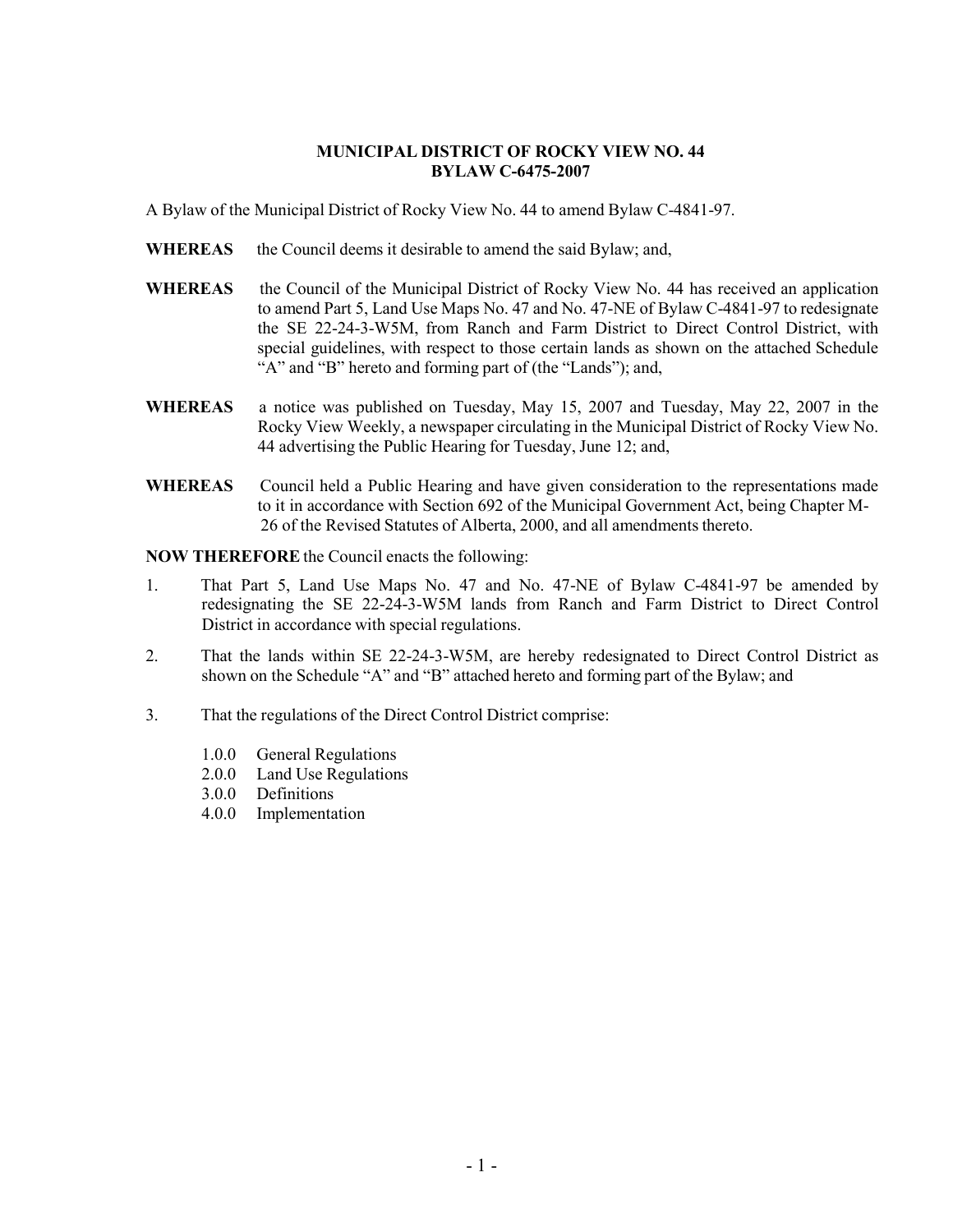# **OFFICE CONSOLIDATION**

This document has been consolidated for convenience only. A copy of the original Bylaw and all amending Bylaws can be obtained from Rocky View County. This office consolidation comprises the following Bylaws:

| <b>Bylaw</b> | <b>Amendment Type</b>                                                                                                              | Date of Approval |
|--------------|------------------------------------------------------------------------------------------------------------------------------------|------------------|
| C-6475-2007  | Original Bylaw                                                                                                                     | June 12, 2007    |
| C-8091-2020  | Deletion of Sections 2.1 to 2.4,<br>amendments to newly numbered<br>section 2.2, 2.3, 2.4, and 2.5, and to<br>replace Schedule 'B' | March 9, 2021    |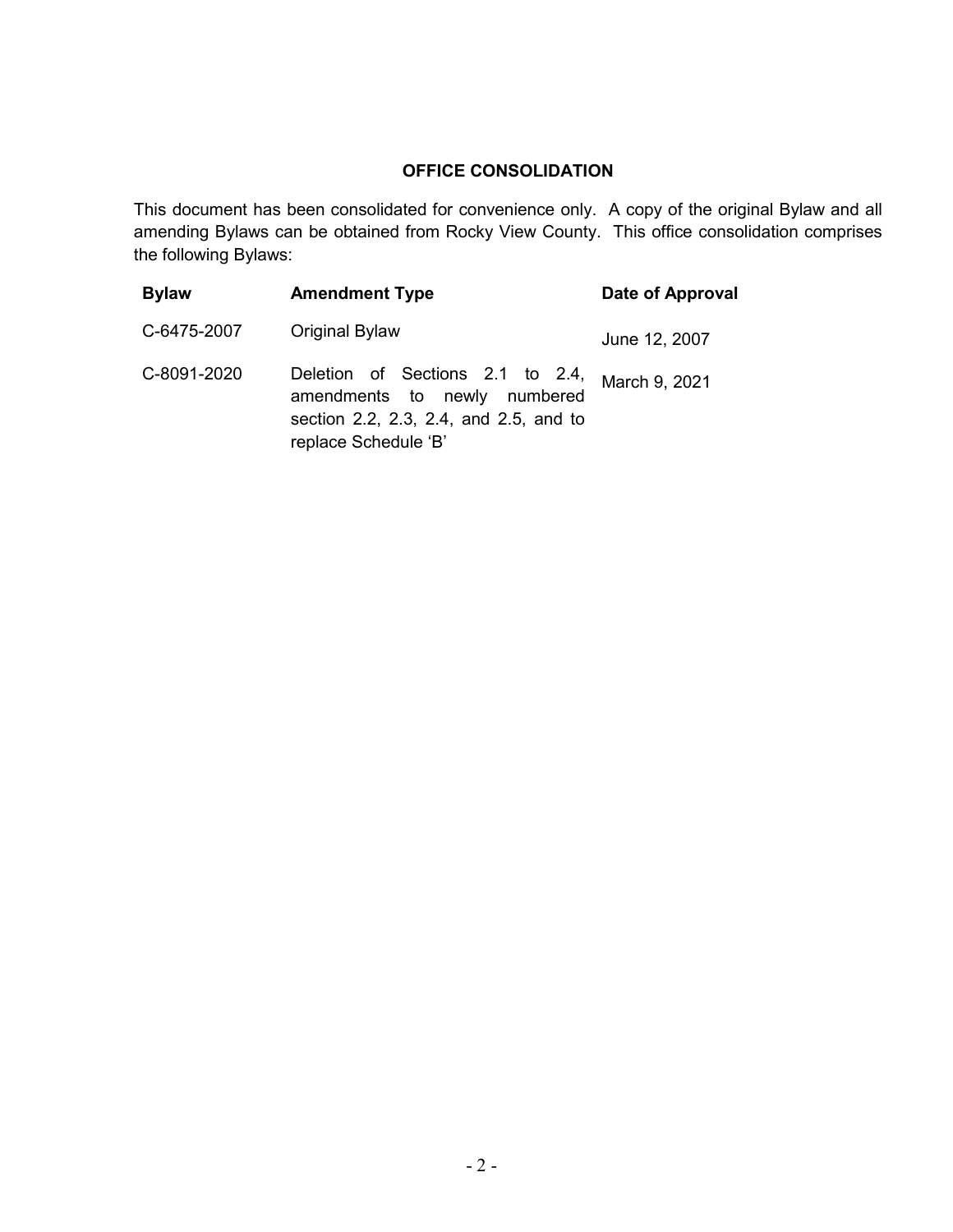### **1.0 General Regulations**

- 1.1 The General Regulation contained within this Section are applicable to the entire Development Area, which includes all Development Cells;
- 1.2 The General Administration (Part Two) and General Regulations (Part Three) as contained in the Land Use Bylaw (C-4841-97) shall apply unless otherwise specified in this Bylaw.
- 1.3 Except where specifically noted that Council approval is required, the Development Authority shall consider and decide on applications for Development Permits for those uses which are listed in this Bylaw, provided the provisions of the same herein are completed in form and substance satisfactory to the Municipality.
- 1.4 The Development Authority shall cause to be issued Development Permits that have been approved.
- 1.5 For the purposes of this Bylaw, the lands shall be divided into Development Cells, the boundaries and description of which shall be more or less as indicated in Schedule "B" attached hereto and forming part herein, except as otherwise approved by Council.
- 1.6 The location, maximum size and shape of the Development Cells are approximate and will be determined by a Plan of Survey, in form and substance satisfactory to the Municipality, to be submitted to the Municipality by the Developer as an application for subdivision approval.
- 1.7 Notwithstanding Section 1.4, the following listed uses within Residential Development Cell 1: Accessory Buildings; Dwelling, Single-detached; and Home Based Business-Type 1; are 'deemed approved' when all other criteria of this Bylaw are met.

#### **2.0 Land Use Regulation**

#### 2.1 Public and Quasi-public Development Cell 2

The purpose and intent of this Development Cell is to provide for development of Institutional and Recreational uses.

- 2.2 Listed Uses
	- 2.2.1 Athletic Playing Fields
	- 2.2.2 Accessory buildings
	- 2.2.3 Private, Quasi Public, and Public Educational buildings & related facilities
	- 2.2.4 Care Facility (Child)
	- 2.2.5 Signs, including electronic field signs
	- 2.2.6 Parking Facilities
	- 2.2.7 Concession Facilities Outdoor and Indoor
	- 2.2.8 Recreation (Culture & Tourism)
	- 2.2.9 Recreation (Outdoor)
	- 2.2.10 Recreation (Public)
	- 2.2.11 Recreation (Private)
	- 2.2.12 Retail (Small)
	- 2.2.13 Farmers Market
	- 2.2.14 Post-Secondary
	- 2.2.15 Special Function Business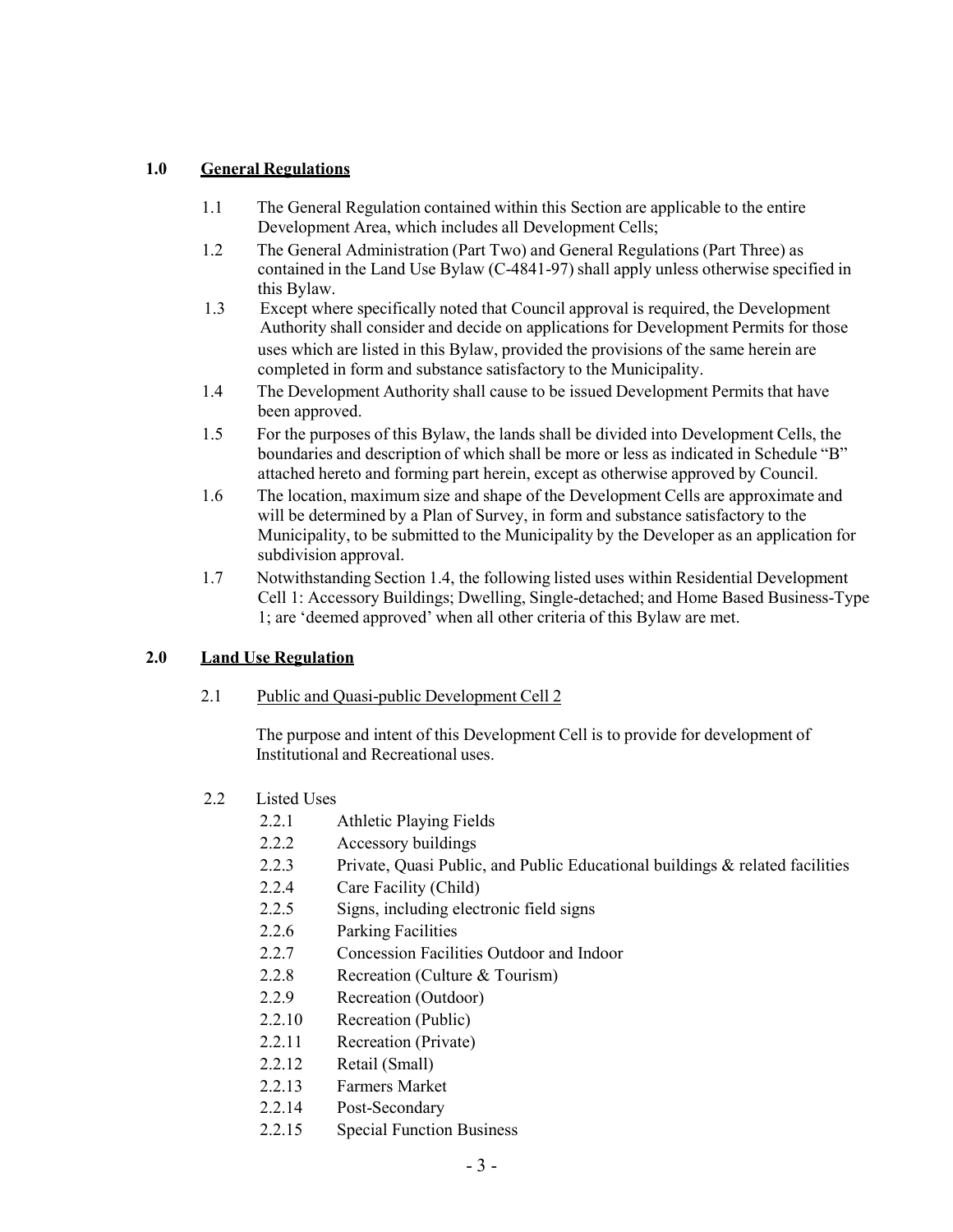- 2.2.16 Establishment (Eating)
- 2.2.17 Establishment (Drinking)
- 2.3 Front Yard, Side Yard, Rear Yard
	- 2.3.1. 20.0 m (65.62 ft) from County roads
	- 2.3.2. 15.0 m (49.21 ft) from other roads
	- 2.3.3. 6.0 m (19.69 ft) from other parcels
- 2.4 Maximum Requirements
	- 2.4.1 Maximum Height
	- 2.4.2 Primary Building 18.30 m (60.00 ft.)
	- 2.4.3 Accessory Building 11 m (36.00 ft.)
- 2.5 Development Regulations
	- 2.5.1 Owner shall submit architectural drawings for all principal structures
	- 2.5.2 A Traffic Impact Assessment (TIA) shall be completed to the satisfaction of the County prior to the subdivision of each development cell.
	- 2.5.3 Where development on this site may impact storm water either on this site of an adjoining site, a storm water study shall be prepared in order to reduce any impact(s).
	- 2.5.4 Slight amendments to the approvals will not require new development permit application(s), processing, or approvals.

## **3.0 Definitions**

3.1 Unless otherwise defined in this bylaw all words and uses shall be defined as per Section 8 (Definitions) of Bylaw C-4841-97.

# **4.0 Implementation**

4.1 The bylaw comes into effect upon the date of its third and final reading.

## **Division: 2 File: 04722001-2006-RV-156**

First reading passed in open Council, assembled in the City of Calgary, in the Province of Alberta, on Tuesday, May 8, 2007, on a motion by Councillor Goode.

Second reading passed in open Council, assembled in the City of Calgary, in the Province of Alberta, on Tuesday, June 12, 2007, on a motion by Councillor Neustaedter.

Third reading passed in open Council, assembled in the City of Calgary, in the Province of Alberta, on Tuesday, June 12, 2007, on a motion by Councillor Habberfield.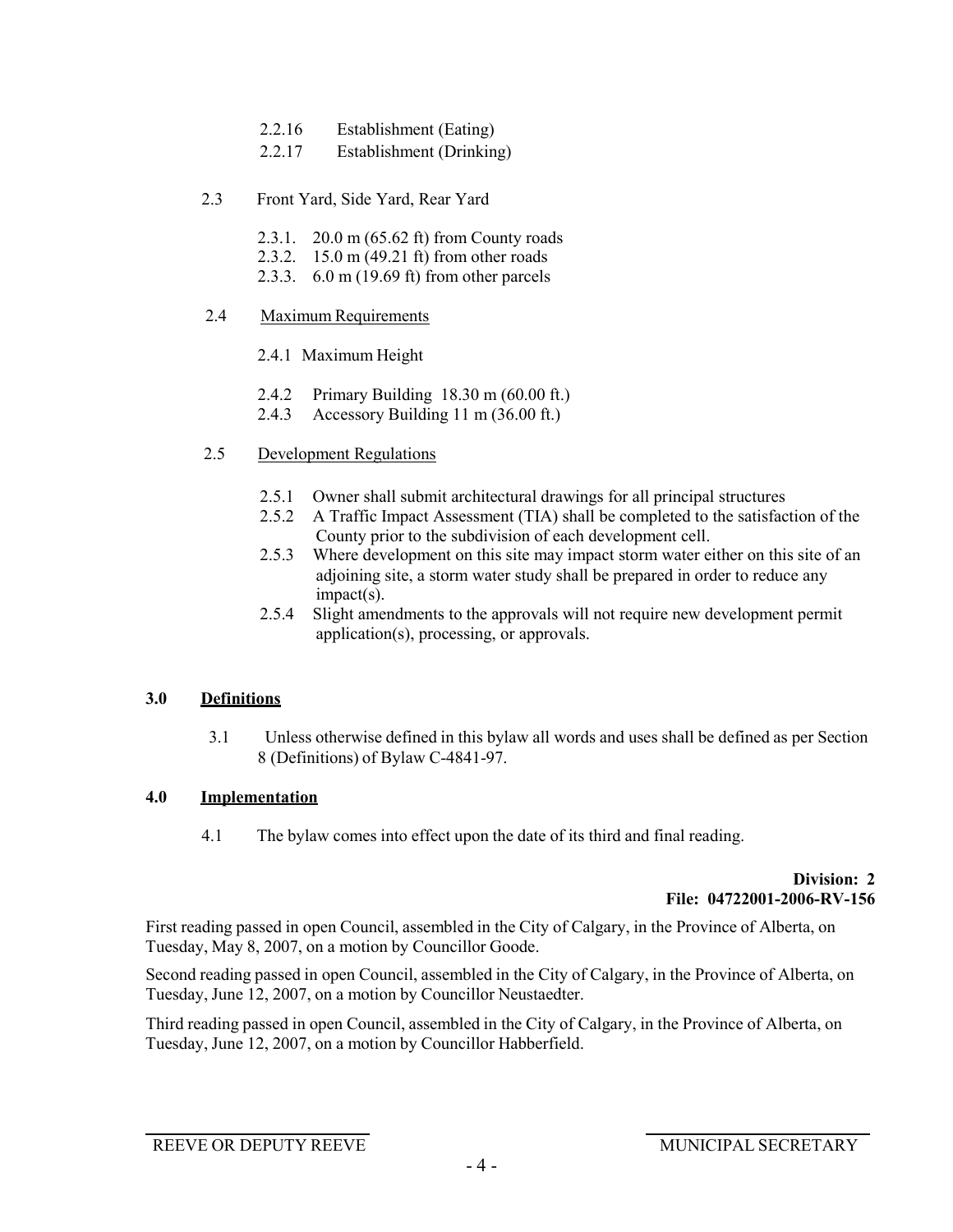